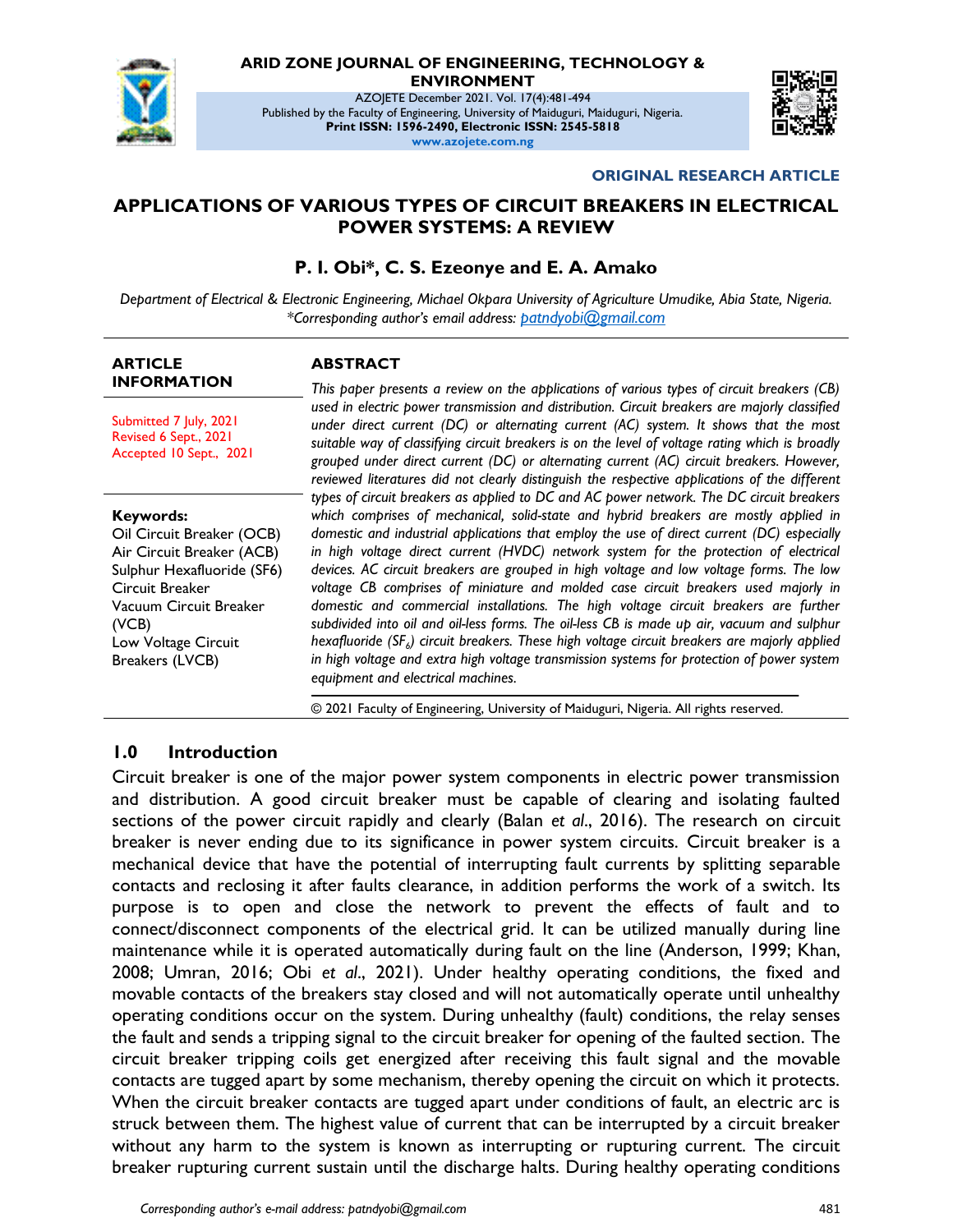the contacts are in closed position, whereas during unhealthy conditions the breaker contacts move to interrupt the current flow that give rise to an electric arc between the contacts. This arc generated during the separation of the circuit breaker contacts produces tremendous heat that can result to system damage or to the circuit breaker itself as well as delaying the process of current interruption. The ratings of circuit breakers are in mega volt-amp (MVA), and heavyduty circuit breakers can break-in some thousand amperes of high short circuit currents (Mehta and Mehta, 2008; Bansal, 2019).

The main functions of circuit breakers in power circuit are to sustain fault current without distortion due to magnetic forces under fault conditions, to switch load currents, to break fault currents as well as operating current. They are employed in the power system to shield it from any unwanted fault by opening or breaking the circuit to interrupt the fault current. They are rated in terms of the number of poles, rated frequency, rated making capacity, rated voltage and current, short-term rating, and operating duty (Hewitson *et al*., 2004; Wadhwa, 2012; Alharbi and Habiballah, 2020).

Some authors have worked on the circuit breakers and its applications to the operation of power system. In Rao and Gajjar (2008), Mayr arc model with steady time parameter and cooling power is applied to develop SF6 breaker model in (PSCAD). It is observed from their results that for the effective interruption of an electric arc, the location of fault should be within the critical length, cooling power should be optimal for the given fault vicinity and the presence of the capacitances across the circuit breaker is required. In Jing and Bing (2014), the characteristics of magnetic instantaneous acting trip in normally low voltage molded case circuit breakers (MCCB) are analyzed using finite element method. The simulation result demonstrates that MCCB has good prospect in optimizing the design and protection performance. Gao *et al*. (2017) compared DC semiconductor circuit breaker and Sulphur hexafluoride (SF6) circuit breaker with transverse magnetic field (TMF) for DC transmission. Their results showed that semiconductor breakers have fast breaking speed, while semiconductor switches may be connected in series and parallel with the high voltage circuit breakers. Different types of circuit breakers and their applications were reviewed by Goh *et al*. (2017) which include Sulphur hexafluoride (SF6), oil, vacuum, air, and DC breakers which made up of solid-state DC and hybrid DC breaker. Chen and Ke (2018) discussed modeling and simulation circuit breaker operated on high voltage system with the aid of power system computer aided (PSCAD). From their results, the current and voltage when the circuit breaker cuts current flow in different positions are primarily harmonious as based on the instituted model of the circuit breaker. Liang *et al*. (2018) investigated on a new synthetic test of direct current (DC) vacuum circuit breaker. They analyzed the breaking process of DC circuit breaker, the basic principle of AC synthetic test and parameters analysis, and also presented a new synthetic test circuit topology of the breaker. Al Mashakbeh (2019) presented a survey on the importance of electrical circuit protection devices which showed that most industries use circuit breakers and fuses as the electrical circuit protection devices for protecting their circuits from different hazardous conditions. Fatigue assessment and ductile multi-body dynamic analysis of 550 kV high voltage circuit breaker was performed by Kim (2019) to predict fatigue life of the circuit breaker. Sedhuraman *et al*. (2019) evaluated the performance of smart intelligent circuit breaker (SICB). Their results showed that SICB can reduce and rectify the pre-fault by itself without human interface. Basic classification of different types of circuit breaker in power system transmission and distribution are reviewed by Alharbi and Habiballah (2020). They classified them based on their operation, voltage level and packaging, and this helps in protecting power system equipment and devices from dangerous fault current. Yang *et al*. (2020) presented the technical growth, mainly the topology, test technology, and technology of protection and control of high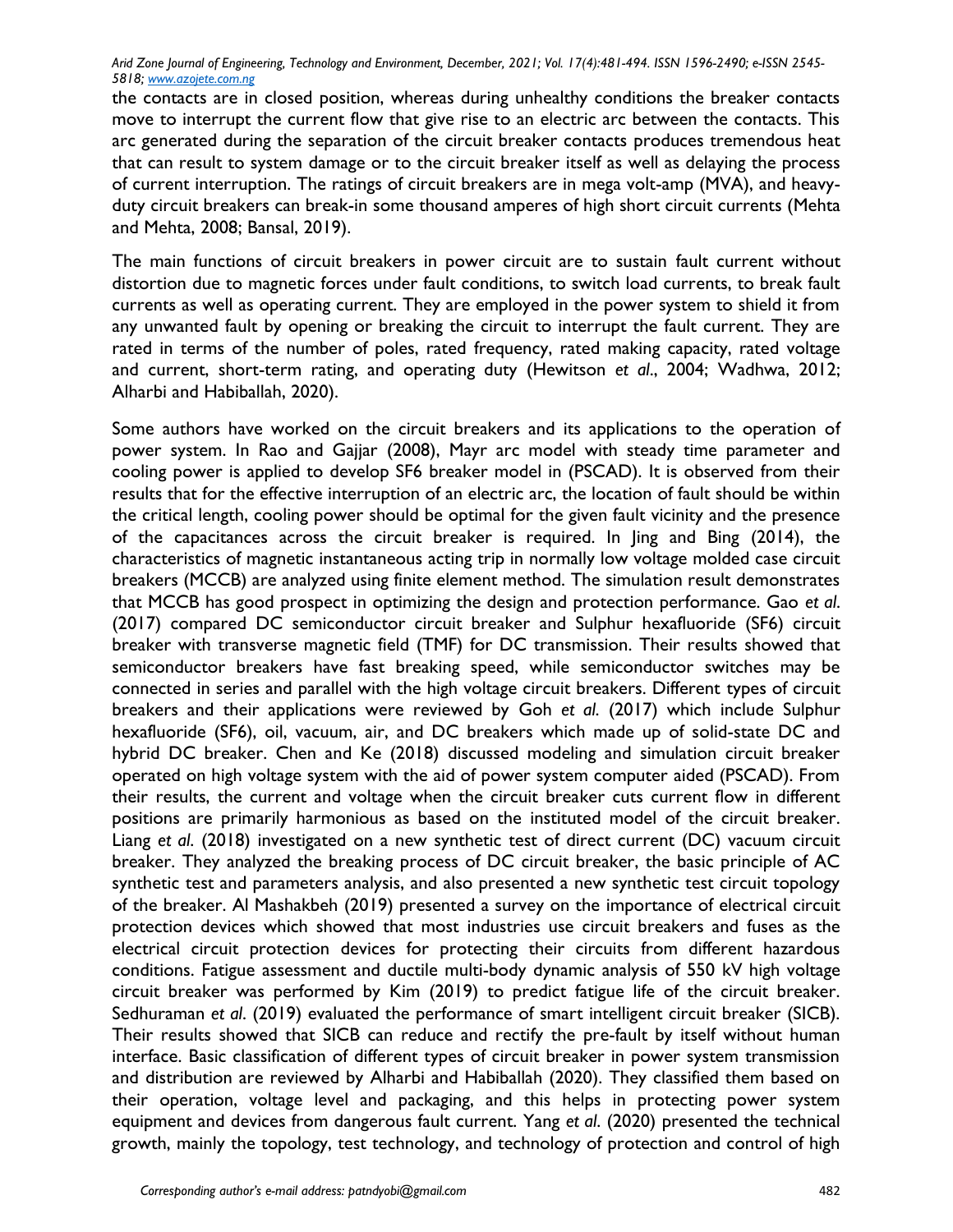voltage direct current (HVDC) circuit breaker and their applications in voltage source converter high voltage direct current (VSC-HVDC) transmission project. Shah *et al*. (2020) presented simulation of hybrid high voltage direct current (HVDC) circuit breaker with superconducting fault current limiter (SFCL) for fault current limiting with the aid of MATLAB software. From their given results, the current limiting by super-conducting fault current limiter (SFCL) particularly repressed the DC fault current and notably reduced the current interruption stress for superconducting DC circuit breaker components.

From the reviewed literatures, it is seen that the review of different types of circuit breakers as applied to dc and ac power networks were lacking in their analysis. As a result, different types of circuit breakers were categorized under dc and ac networks. Their current carrying capacities and voltage levels as well as their applications to power system network are also noted down.

# **2. Materials**

# **2.1 Classifications of Circuit Breakers used in Electrical Power Transmission and Distribution.**

There are various classes of circuit breakers as applied to power system. They are broadly classified as DC and AC circuit breakers which are based on the type of current they operate on in the power network. In AC circuit breakers, they are classified based on the level of operating voltage, by the location of installation, by means of interruption and by its external design.

As based on the level of voltage operation, circuit breakers are classified as low voltage circuit breakers with operating voltage up to 1 kV and high voltage circuit breakers with operating voltage beyond 1 kV. The high voltage circuit breakers are subdivided into circuit breakers with operating voltage of 70 kV and below, and those with operating voltage of 132 kV and above. All high voltage circuit breakers are categorized in two main categories which are oil and oilless circuit breakers (Gupta, 2015).

As based on location of installation, circuit breakers can be classified as outdoor and indoor circuit breakers. The major distinction between the two is on the enclosures, casing, and the place of installation. The indoor type circuit breakers are specified to be installed in protected enclosures such as in buildings or protected casing for protection against weather conditions. While the outdoor type circuit breakers do not demand any shielding, protection or casing. They have stronger enclosure arrangements as compared to the indoor type (Wadhwa, 2012).

As based on the means of interruption of fault current on the line, circuit breakers can be classified as oil, air-break, air-blast, vacuum, and Sulphur hexafluoride (SF $_{6}$ ) circuit breaker (Alharbi and Habiballah, 2020).

As based on the design of external structure, circuit breakers can be classified as dead tank and live tank circuit breakers. These are also found to be types of outdoor circuit breakers. The live tank circuit breakers have its enclosures and interrupters mounted above the ground level, while the dead tank circuit breakers have its enclosures and interrupters mounted on the ground (Choonhapran, 2007).

# **2.2 Types of AC Circuit Breakers used in Electrical Power Transmission and their Applications**

There are different categories of circuit breakers used in the transmission and distribution of electrical power.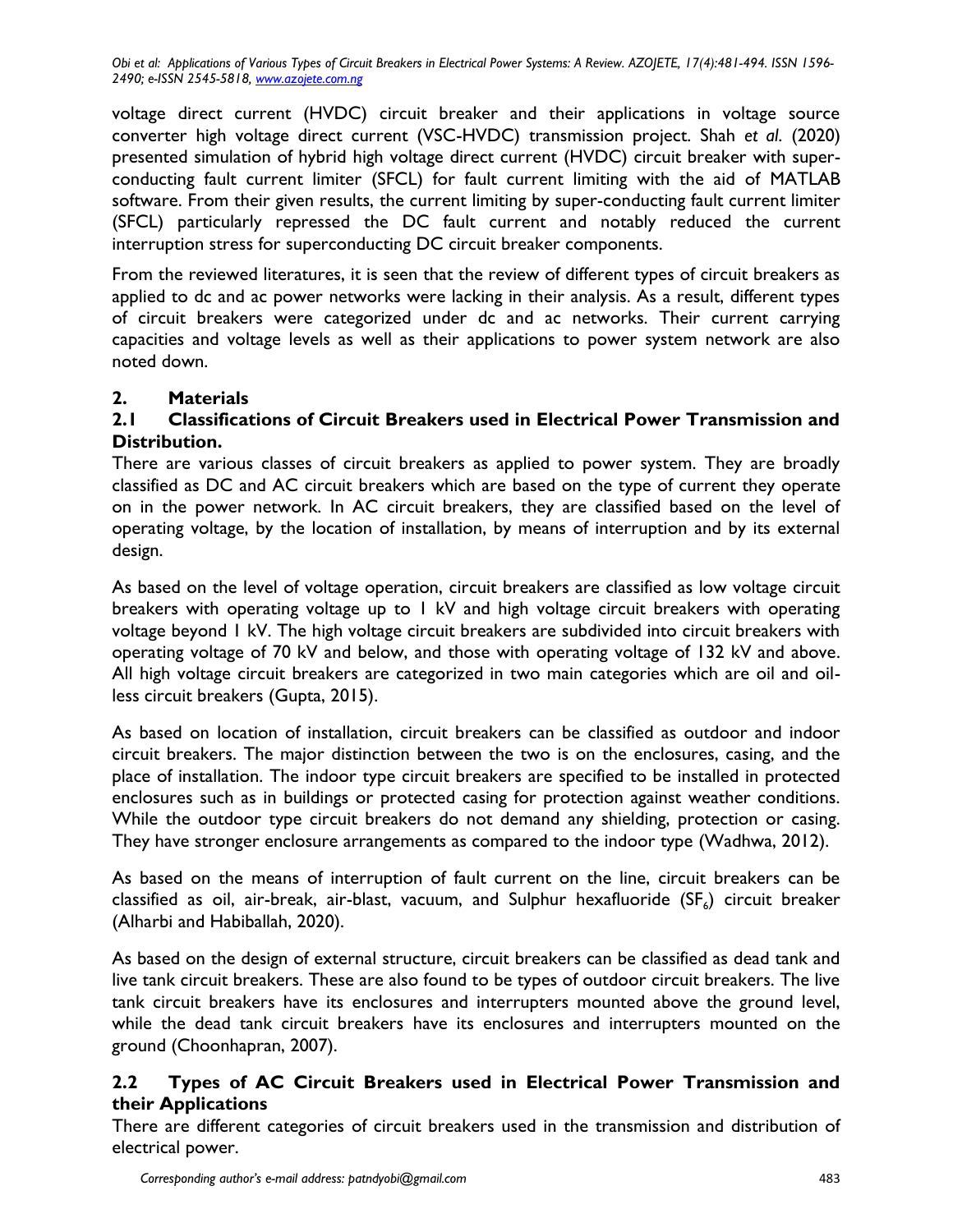### **2.3 Low Voltage Circuit Breakers**

These types of circuit breakers are widely applied in domestic settings as well as in industrial and commercial applications. They include molded case circuit breaker (MCCB) and miniature circuit breaker (MCB) (Pierre and Jean-Jacques, 2009; Norazizah and Noramalina, 2019).

#### *2.3.1 Miniature Circuit Breaker (MCB)*

The MCBs as shown in Figure 1 are mostly applied for domestic and commercial installations, with operating voltage between 220 and 400 V and current range from 6 Amps to 63 Amps. The current to interrupt cannot be higher than 100 Amp and the interruption characteristics are not usually adjustable. Generally, they are provided with thermal or magneto-thermal devices and the housing cannot be opened to develop any maintenance of the device (Lucius, 2016).



Figure 1: Miniature circuit breaker (JW Tech, 2017)

### *2.3.2 Molded Case Circuit Breaker (MCCB)*

The MCCB as shown in Figure 2 is used in distribution of electric power. It is designed basically to protect electrical circuits and equipment that operates on low voltage below 600 V. It can interrupt currents up to 2500 Amp. Additionally, this device allows to adjust the interruption current. The operational principle is also thermal or magneto-thermal and the components are located inside an insulating molded case. These devices are designed in order not to be opened for maintenance, so the contacts cannot be replaced. All MCCBs are fast enough to restrict the quantity of the prospective current let-through, and some are fast enough to be designated as current-limiting circuit breakers. They can be used in heavy duty applications such as welding machines, protecting generators, protecting motors, protecting feeders and protecting capacitor banks (Das, 2012; Aio, 2013).



Figure 2: Molded case circuit breaker (Global Sustainable Energy Solutions, 2017)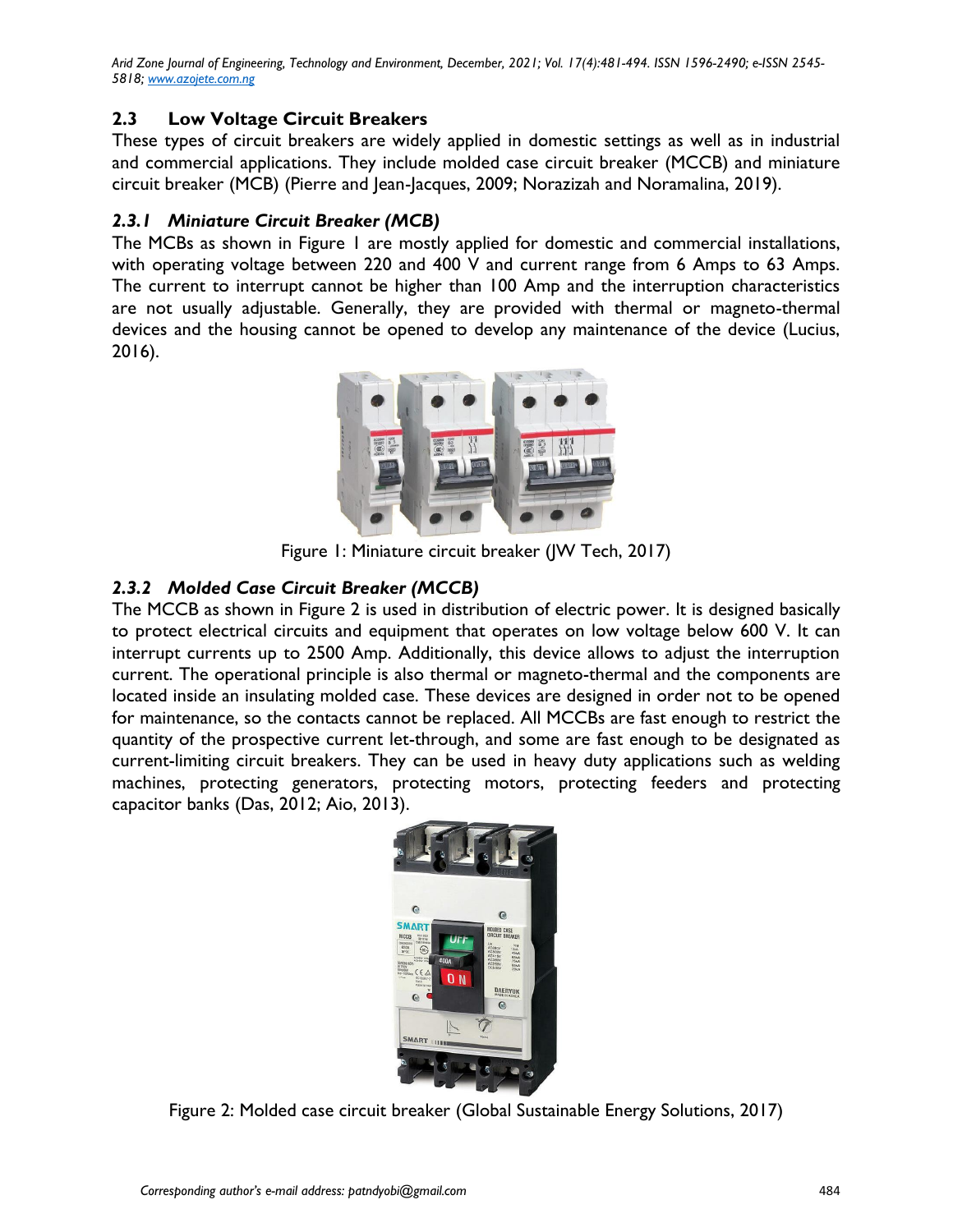### **2.4 High Voltage Circuit Breakers**

High voltage circuit breakers are specified and designed to interrupt current flow at natural current zero and hold out against the pressure and tension bring about by dielectric on the procedure of interruption. They are applied in high voltage and extra-high voltage transmission systems. They are extremely classified as oil and oil-less circuit breakers. The oil circuit breakers are subdivided into minimum or low oil circuit breakers and bulk oil circuit breakers. The oil-less circuit breakers are sub-categorized as air-break, air blast, vacuum, and sulphur hexafluoride (SF6) circuit breaker (Suwanasri *et al*., 2013; Umran, 2016; Obi *et al*., 2021).

# *2.4.1 Oil Circuit Breaker (OCB)*

Oil circuit breakers are the category of high voltage circuit breakers used in transmission of electrical energy which make use of oil for the extinguishing of arc during the separation of the breaker contact. They consist of minimum or low oil circuit breakers and bulk oil circuit breakers. Low oil circuit breakers operate with minimum quantity of oil which inhibit the interrupting unit in an insulating chamber at the live potential, and sometimes refer to as the live tank circuit breakers due to the oil tank is insulated from the ground. While the bulk oil circuit breakers uses large amount of oil as quenching medium and also for insulating media between earth parts of the breaker and current-carrying contacts, and occasionally designated as dead tank circuit breakers due to the tank is held at earth potential. The contact separation is done under oil which serves as an insulation between the live parts due to its high dielectric strength as shown in Figure 3. As the contact is separated underneath the insulating oil, an arc is struck between them. The quenching of an electric arc during contact separation is made possible by two processes. Firstly, the hydrogen gasoline has excessive conductivity of heat and cools the electric arc, hence supporting the de-ionization of the medium between the contacts. Secondly, the gasoline sets up agitation in the oil and compels it into the space between contacts, thus removing the arcing products from the path of an arc which leads to extinguishing of arc and the circuit current is interrupted. The ratings of oil circuit breakers range from 25 MVA at 2.5 kV to 5000 MVA at 230 kV while they are applied for voltage range of 33 kV to 220 kV and breaking capacities of 1500 MVA to 7500 MVA. The merits of oil as a medium for arc quenching are: it has the ability to cool and flow into the space after current zero and electric arc goes out, assimilation of energy by breakdown of oil, oil presents a cooling surface, while the demerits are the high-value of oil maintenance, reduction of dielectric strength of the oil due to the pollution by carbon particles and high in flammability of the oil (Hewitson *et al*., 2004; Mehta and Mehta, 2008; Alharbi and Habiballah, 2020).



Figure 3: Oil circuit breaker (Bansal, 2019)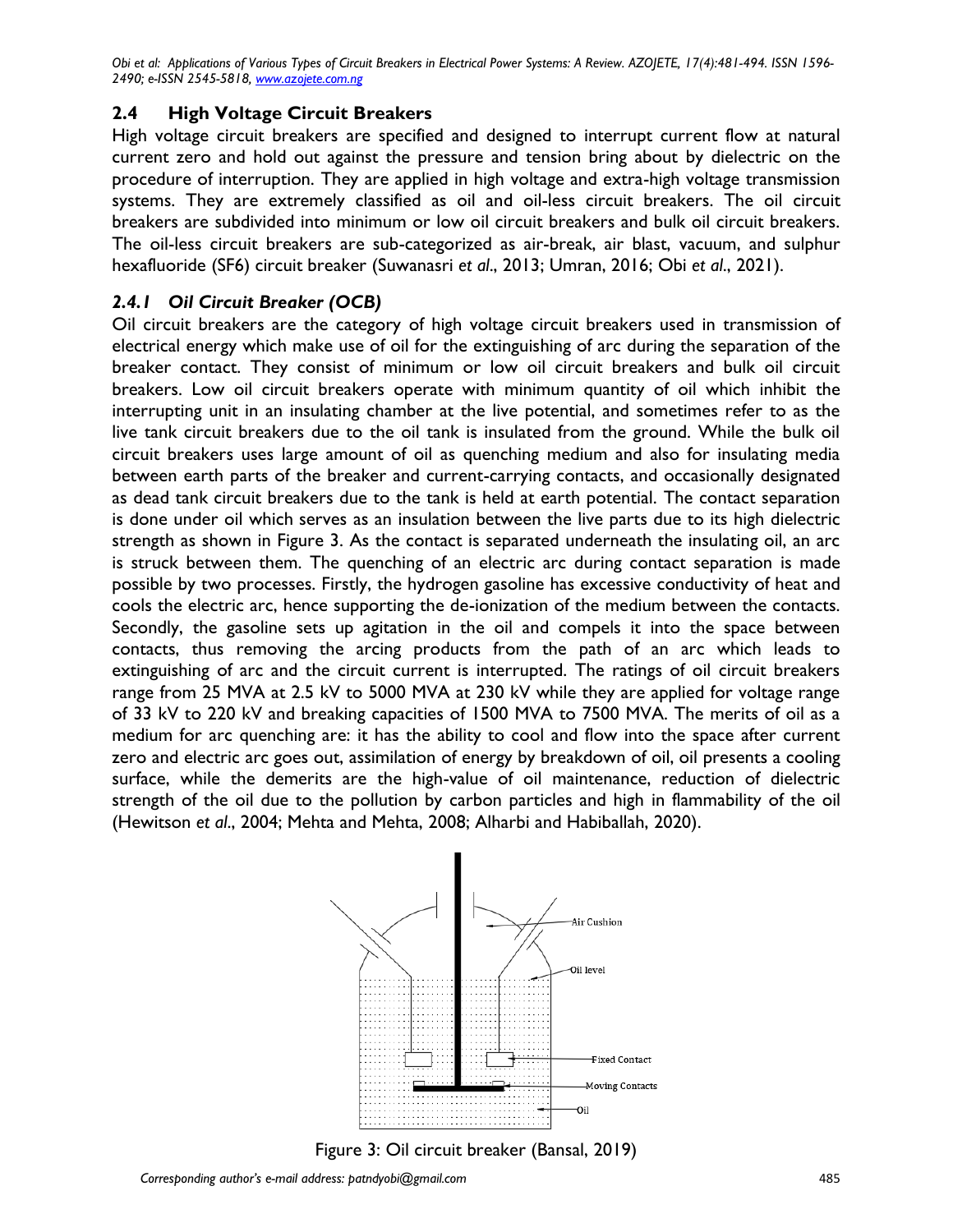#### *2.4.2 Air-Break Circuit Breaker*

The air-break circuit breaker is fitted in a chamber that surrounds the contacts which is known as arc chute as shown in Figure 4. It uses air at atmospheric pressure as a means of interrupting the fault current, mostly used in low voltage applications with the high interrupting current. They are applied on the system that operates on the range of 400 V to 12 kV and rupturing capacities of 500 MVA (Gupta, 2015).



Figure 4: Air-break circuit breaker (Mehta and Mehta, 2008)

#### *2.4.3 Air-Blast Circuit Breaker*

This type of circuit breaker as shown in Figure 5 is applied when the system operating voltage is 132 kV and above. They make use of compressed air at pressure of  $20 - 30$  kg/cm<sup>2</sup> as a means of arc extinguishing during the separation of breaker contacts. They have the following merits: elimination of fire hazard, the regular expenses for oil replacement are avoided, the fault current to be interrupted are independent due to the energy required for the extinction of an electric arc is gotten from high air pressure, short arcing time, consistent breaking time, chemical stability of air, small in size and suitability for repeated operation. Their demerits are: current chopping and restriking voltage, along with high-level noise during the operation and maintenance of the air compressor plant, arc extinguishing properties of the air are inferior, and regular maintenance of the compressor plant which gives the air-blast is required. Air blast circuit breakers are categorized into cross blast, radial blast and axial blast. Figure 5 shows axial blast type of air circuit breaker. Air-blast circuit breakers are applied in low voltage as well as high voltage systems. It is also used for protection of transformers, capacitors, and generators (Bansal, 2019).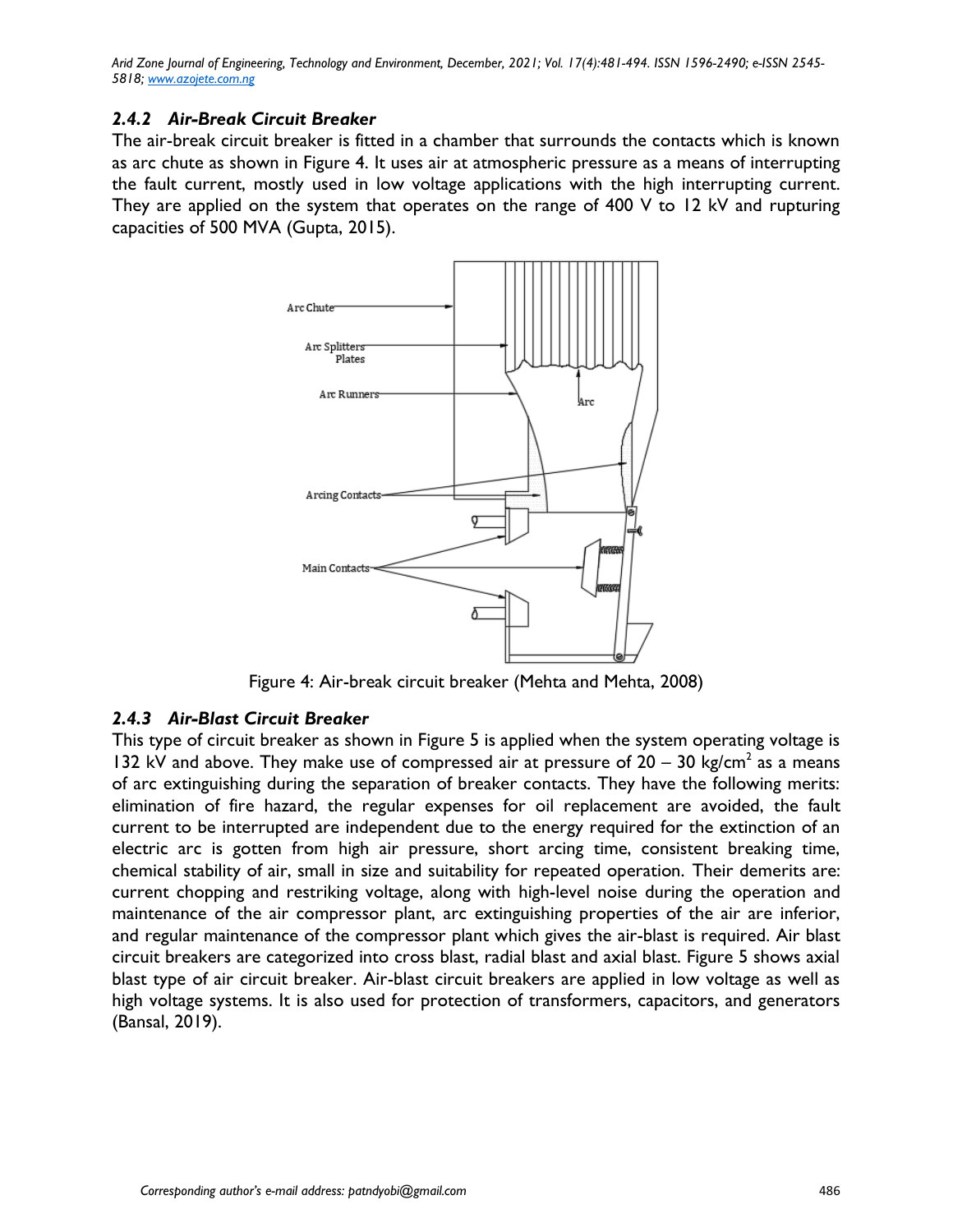

Figure 5: Air-blast circuit breaker (Goh *et al*., 2017)

#### *2.4.4 Vacuum Circuit Breaker*

The dielectric strength of vacuum is very much higher than other interrupting mediums thereby it makes use of the higher dielectric strength of the vacuum for arc extinction and the rate of dielectric recovery of vacuum is much faster than that of air. The contact separation and movement is very small, on the order of millimetres instead of centimetres, which makes the role of these breakers and their potential of extinction of an arc very fast. The movable and fixed contacts are set up inside an inalterably shut vacuum interrupter as shown in Figure 6. The process and method of the arc quenching is coordinated by a metal surface phenomenon during parting of their contacts. In other words, the arc is not quenched by the medium of interruption however via the use of metal vapour. The vacuum arc can only be cooled down via the usage of a magnetic field which can move the arc over the contact surfaces. The capabilities of vacuum circuit breakers for fault-current interruption are similar to SF6 breakers. They are available in the medium range of voltage up to about 35 kV and at 25 kV single phase (50 kV equivalent) as dual bottle assemblies for electric traction. Vacuum switches as load-break switches comprising of a series of group of vacuum bottles are obtainable up to 245 kV. These breakers are less bulky, it has high dielectric strength, it requires less power for control operation, more efficient, release of low arc energy, negligible maintenance, low-value, very reliable, compact, and longer life. However, it requires high level technology for the fabricating vacuum interrupters which is costly and also requires supplementary surge suppressor in parallel with each phase for interruption of small magnetizing currents. They are generally applied in capacitor switching, shunt reactor switching, transformer switching and line dropping (Choonhapran, 2007; Khan, 2008).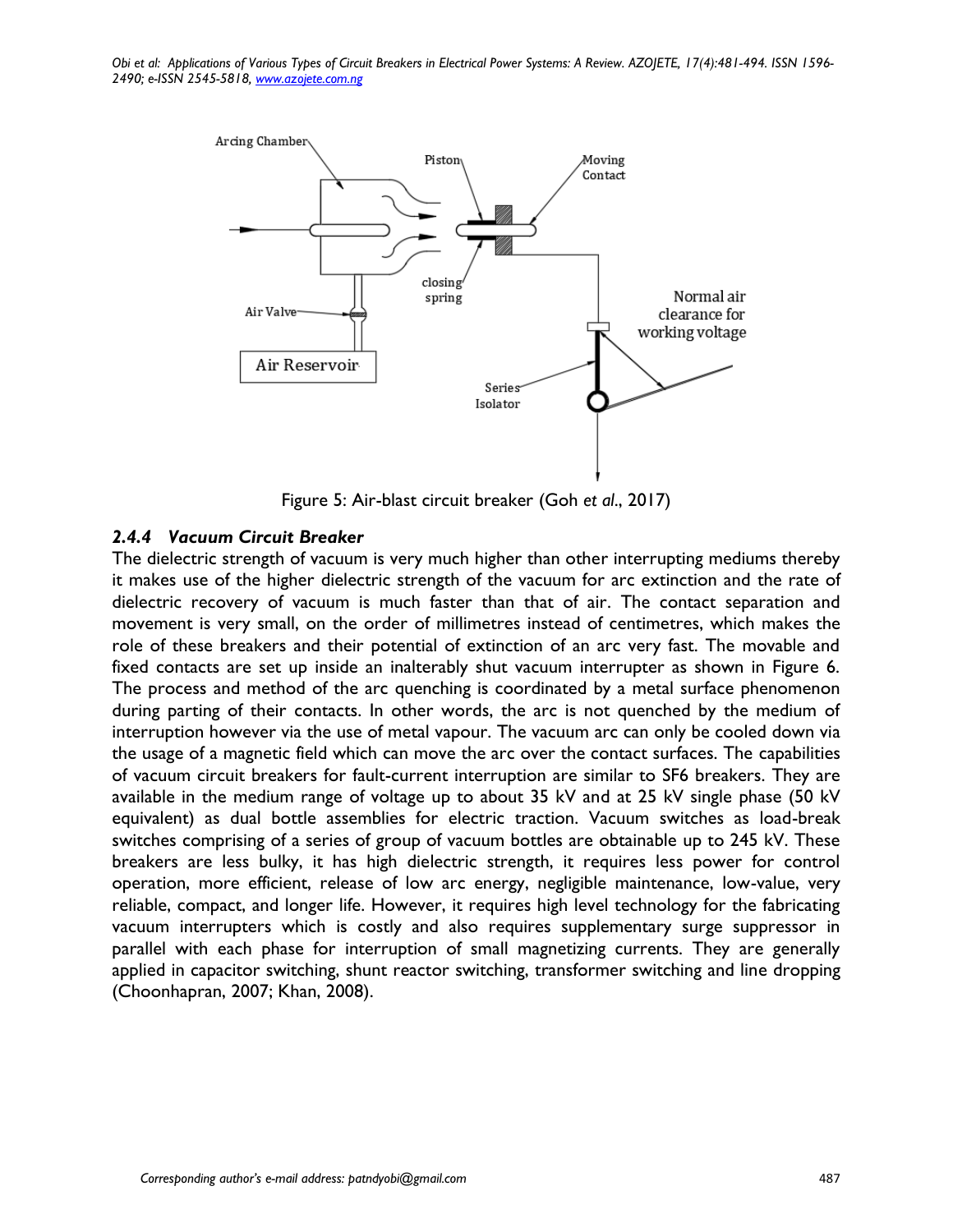

Figure 6: Vacuum circuit breaker (Gupta, 2015)

## *2.4.5 Sulphur Hexafluoride (SF<sup>6</sup> ) Circuit Breaker*

SF6 breakers were developed in the 1960s and quickly set off as the favoured choice for wide areas of high and medium voltage applications. They are made up of single pressure type and double pressure type  $SF_6$  CBs. The contacts of the breaker are opened by the flow of highpressure  $SF_6$  gas and an electric arc is struck between them as shown in Figure 7. The conducting free electrons in the electric arc are quickly apprehended by the means of gas to form moderately motionless negative ions. This loss of conducting electrons in the arc rapidly builds up sufficient and adequate insulation strength to quench the arc. The dielectric strength of  $SF<sub>6</sub>$  at atmospheric pressure is roughly equal to that of air at the pressure of 10 atm. Temperatures in the order of 30000 kelvin (K) are expected to be encountered in arcs in  $SF<sub>6</sub>$ and these are, well beyond the detachment temperature of the gas (about 2000 K); nevertheless, nearly all the decomposition products are electronegative so that the dielectric strength of the gas recovers quickly after the arc has been quenched. Filters are made available to ensure the decomposition products are harmless and only a chunk of fluorine reacts with metallic parts of the breaker. The advantages of  $SF_6$  CBs includes:  $SF_6$  gas CBs can control all known switching phenomena, they have a high degree of reliability, it is highly electronegative,  $SF<sub>6</sub>$  gas CBs require minimum maintenance, arc reignition is minimized due to the chemical properties of SF<sub>6</sub>, contact detachment in SF<sub>6</sub> gas CBs is least due to dielectric strength provided by the high-pressure SF $_{6}$ , the closely packed design of SF $_{6}$  gas CBs significantly minimizes the space demands and costs of building installation, and the lower- and medium-current ratings of  $SF<sub>6</sub>$  gas CBs are very economically satisfied by the modular design. While the demerits of SF<sub>6</sub> CBs are the high-value of the SF<sub>6</sub> gas used in the circuit breakers, SF<sub>6</sub> has to be reconditioned after every operation and the high pressure of  $SF_6$  gas will absorb all the conducting free electrons which leads to extinction of the arc.  $SF<sub>6</sub>$  circuit breakers comprises single-interrupter  $SF<sub>6</sub>$  CB which is applied up to 220 kV, two-interrupter  $SF<sub>6</sub>$  CB which is applied up to 400 kV and four-interrupter SF<sub>6</sub> CB which is applied up to 715 kV (Weedy *et al.*, 2012; Turan, 2014).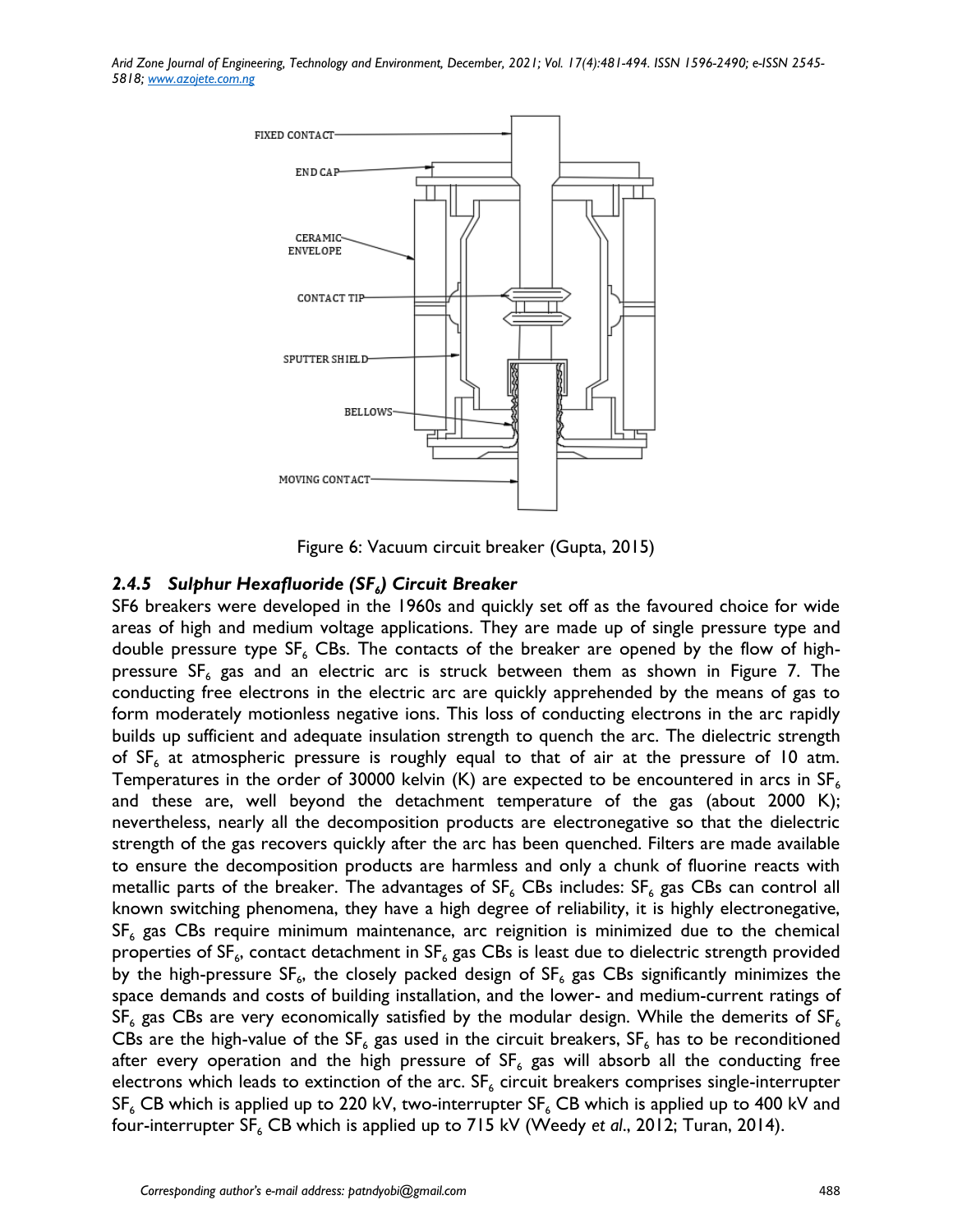

Figure 7: Sulphur hexafluoride circuit breaker (Wadhwa, 2012)

### **2.5 Types of DC Circuit Breakers used in DC Power Network**

The direct current circuit breaker (DCCB) is the key piece of equipment used in high voltage direct current (HVDC) network system for the protection of electrical devices that operate with direct current. (Siemen, 2017; Stanley, 2018). The DCCB comprises solid-state, mechanical and hybrid breakers. The hybrid dc circuit breaker is the combination of solid-state and mechanical circuit breakers (Atmadji and Sloot, 1998; Meyer *et al*., 2005; Yao *et al*., 2019; Zheng *et al*., 2019). The HVDC circuit breaker operates based on commutation principle, giving artificial current zeros. The dc circuit breakers have not commonly been used in HVDC network system because of its high cost, complex nature and redundancy (Rao, 2013). The dc waveform of the breakers does not have natural current zero-crossing point, so the dc arc is more difficult to extinguish than the ac arc (Grieshaber, 2010; IEEE Standards Association, 2010). Therefore, in designing a HVDC circuit breaker, formation of artificial current zero, obviating of restrikes and dissipation of stored energy, are the few issues that have to be solved for maximum optimization and reliable operation and interruption of short circuit current (Shrishti *et al*., 2019). The creation of artificial current-zero is the major problem experienced in extinguishing of arc in dc circuit breakers. This can be successfully achieved by:

i. Connecting a series resonant L-C circuit across the main contact of a conventional circuit breaker as shown in Figure 8. In this process, the main current is interrupted indicating discharge of capacitor C through inductance L and setting up of oscillatory current by the main contact M and supplementary contact  $S_1$ , hence, artificial current zeros are produced and the circuit breaker main contact M is opened at a current zero.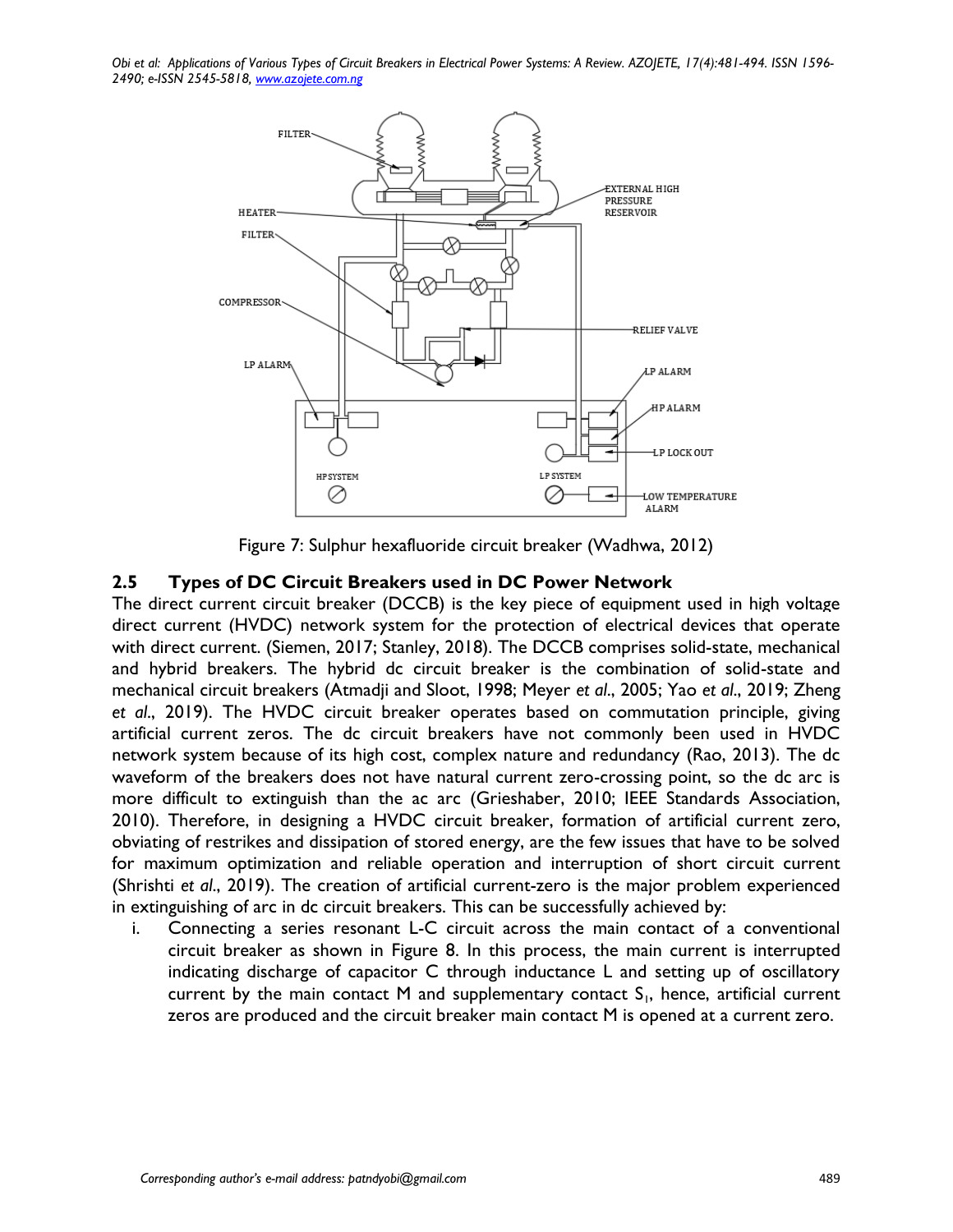

Figure 8: HVDC circuit breaker with series resonant L-C (Norum, 2016)

ii. Diverting the main current  $I_d$  to the capacitor C which is initially uncharged as shown in Figure 9. In the process of diverting the main current  $I_d$  to the Capacitor C, the breadth of current to be interrupted by the breaker reduces. When the main CB contact M opens,  $I_d$  is detracted to the capacitor  $C$ , thereby reducing the current to be interrupted by the main contact M of the circuit breaker.



Figure 9: HVDC circuit breaker with non-linear resistance (Zheng *et al*., 2019)

The self-excited oscillation mechanical DCCB utilizes the negative resistance attribute of a dc arc, to allow the LC oscillation arm and the main current arm to conduct self-excited oscillation to give rise to the current zero-crossing points. Hence, the creation of the oscillating current is dependent on the arc properties and if interruption time is unduly lengthy, the short circuit current is hard to interrupt. These type of circuit breakers are widely applied in high-voltage dc power transmission, uninterrupted power supply (UPS), energy intensive industries, renewable energies and energy storage, railway transportation and ships (Kevin, 2007; IEEE Standards Association, 2010; Xiang *et al*., 2014; Gupta, 2015; Xiang *et al*., 2017; Secheron, 2020; Yang *et al*., 2020,).

# **2.6 Differences in Alternating Current (AC) and Direct Current (DC) Circuit Breaker Applications**

Alternating Current (AC) circuit breaker cannot be interchangeably used or applied in Direct current (DC) circuits for some workable basis revealed in this review;

Alternating current (AC) circuit breakers need additional insulation than direct current (DC) circuit breakers. Insulation material in circuit breaker is of utmost importance in circuit breaker efficient operation (Csanyi, 2014; Kong *et al*., 2016).

In AC circuits, current and voltage intersect the zero after every half cycle because of the frequency, magnitude and direction change at time interval. In DC circuits zero cross is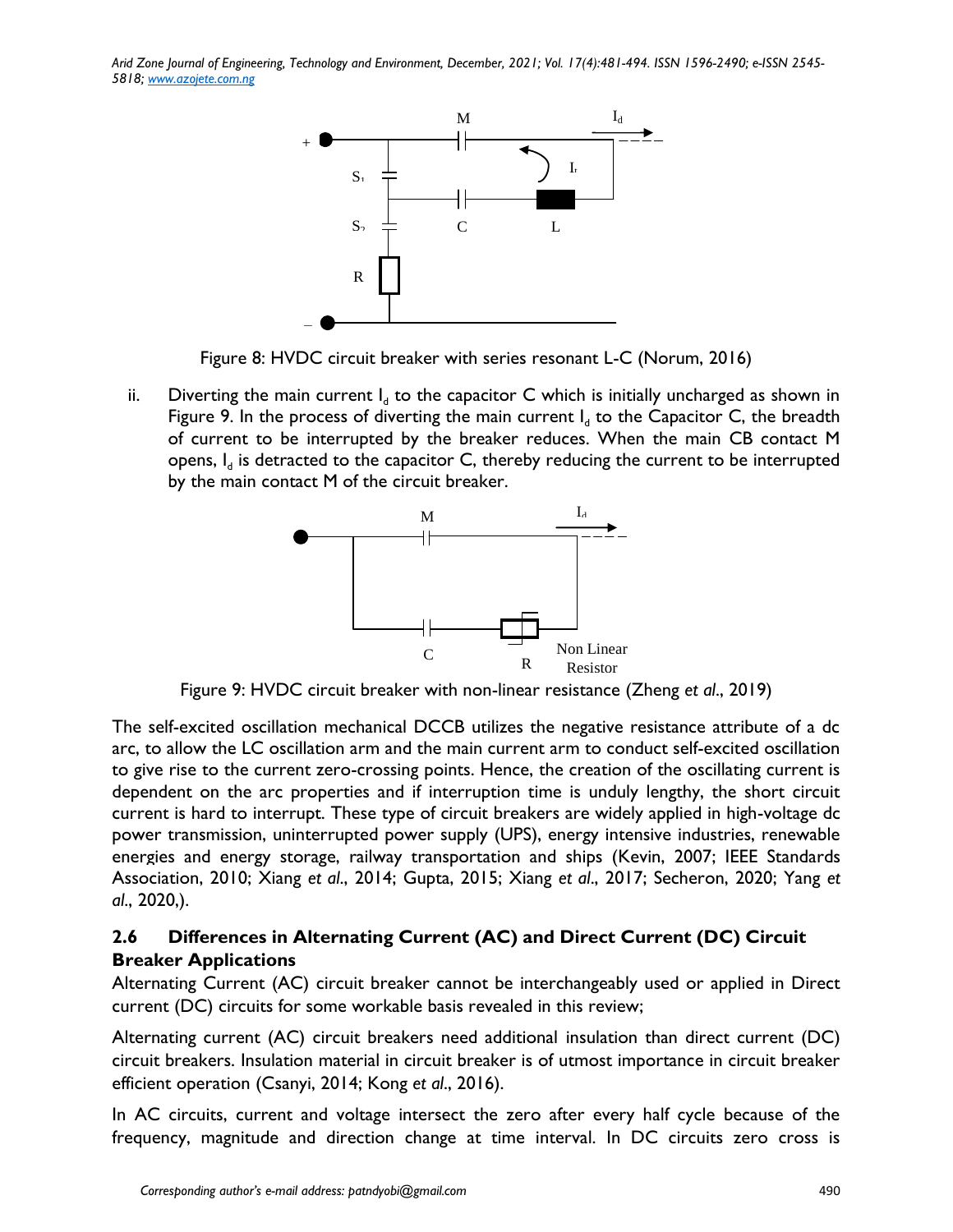unfeasible in view of the fact that neither the current nor voltage has frequency since they are constant, hence DC melts circuit breaker contacts faster (Chan, 2015; Xiang *et al*., 2017).

Direct current (DC) arc is stronger than alternating current (AC) arc because of the steady state status of the electrons that create the arc consequent upon breaking a DC circuit via a circuit breaker. In AC circuit, the applied voltage and current change direction and magnitude thereby relaxing flow of electrons hence, weaker arc is created (Huo *et al*., 2017).

# **3. CONCLUSION**

On the review of applications of different categories of circuit breakers, it is observed that the most suitable way for classifying circuit breakers is on the level of voltage rating which is broadly grouped under DC or AC circuit breakers. It is noted that in the operation of dc circuit breakers, artificial current zero is created by connecting a series resonant circuit with inductor and capacitor across the main contact of a CB and by diverting the main current to the capacitor so that the breadth of current to be interrupted becomes smaller, since there is absence of current zero on dc waveform. The DC circuit breakers are mostly seen in domestic and industrial applications that operate with direct current (DC) and contains additional arc extinguishing measures, while AC circuit breakers are mostly used in low voltage, high voltage and extra high voltage transmission and distribution system for the protection of electrical machines, transformers, capacitors, generators, switching of loads in industrial and commercial settings, and in railway electrifications. The AC and DC circuit breakers cannot be interchangeably applied as they are differently used in AC and DC network respectively.

# **REFERENCE**

Aio, AI. 2013. Modelization and Analysis of the Electric Arc in low Voltage Circuit Breakers. PhD Thesis, Universidad Del País Vasco Euskal Herriko Unibertsitatea, Bilbao.

Al Mashakbeh, AS. 2019. Importance of Electrical Circuits Protection Devices: A Survey Study. International Journal of Computer Applications, 178(37): 13-18.

Alharbi, K. and Habiballah, I. 2020. Review on Circuit Breakers. International Journal of Engineering Research & Technology (IJERT), 9(11): 277-279.

Anderson, PM. 1999. Power System Protection. John Wiley & Sons, Inc., New York.

Atmadji, AMS and Sloot, IGI. 1998. Hybrid Switching: a Review of Current Literature. Proceedings of the 2nd International Conference on Energy Management and Power Delivery (EMPD '98*)*, Singapore, 01 – 03 March 1998, 2: 683–688.

Balan, H., Neam, L., Buzdugan, MI., Varodi and Pop, E. 2016. Fault Current Limiter with Solid-State Circuit Breakers. IOP Conference Series: Materials Science and Engineering, 144: 1-9.

Bansal, R. 2019. Power System Protection in Smart Grid Environment. CRC Press, Boca Raton, New York.

Chan, L. 2015. DC Circuit Breaker Theory and uses you never know. [https://linkadin.com](https://linkadin.com/) accessed on 28 June, 2021.

Chen, T. and Ke, H. 2018. Modeling and Simulation of High Voltage Circuit Breaker Based on PSCAD. Advances in Computer Science Research, 65: 155–159.

Choonhapran, P. 2007. Applications of High Voltage Circuit-Breakers and Development of Aging Models. PhD Thesis, Darmstadt University of Technology, Darmstadt.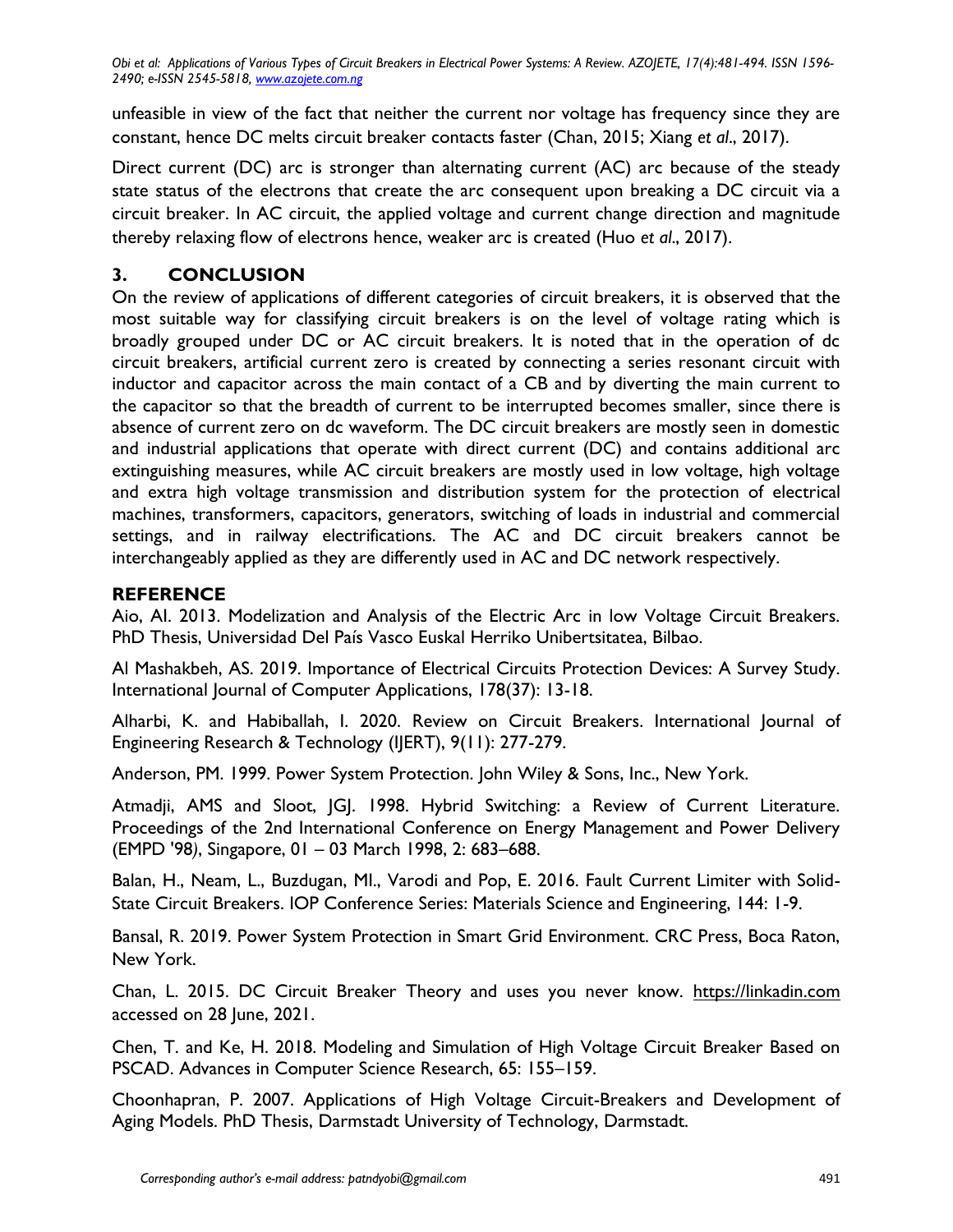Csanyi, E. 2014. Seven (7) Most Known High Voltage Insulation Methods you should know. <https://electrical-engineering-portal.com/7mostknown> accessed on 2 April, 2021.

Das, IC. 2012. Power System Analysis. 2<sup>nd</sup> Edition. CRC Press, Boca Raton, New York.

Gao, L., Xiang, B., Yang, K., Liu, Z., Geng, Y., Wang, J. and Yanabu, S. 2017. The Comparison of DC Semiconductor Circuit Breaker and SF6 Circuit Breaker with Transverse Magnetic Field for DC Transmission. 4th International Conference on Electric Power Equipment – Switching Technology (ICEPE-ST), Xi'an, China, 22 - 25 October 2017, pp. 402-405.

Global Sustainable Energy Solutions (GSES). 2017. Molded Case Circuit Breakers Explained. <https://www.gses.com.au/molded-case-circuit-breakers> accessed on 26 May, 2021.

Goh, HH., Sim, SY., Hamzah, NIB., Mazlan, SB., Ling, CW., Chua, QS. and Goh, KC. 2017. Types of Circuit Breaker and its Application in Substation Protection. Indonesian Journal of Electrical Engineering and Computer Science, 8(1): 213-220.

Grieshaber, W. 2010. DC Circuit Breakers: an Important Role in the Continuity and Quality of Service. Tech. Rep., Areva's Think T & D, 2010. [Google Scholar](https://scholar.google.com/scholar_lookup?title=Dc%20circuit%20breakers:%20an%20important%20role%20in%20the%20continuity%20and%20quality%20of%20service&author=W.%20Grieshaber&publication_year=2010) accessed on 14 June, 2021.

Gupta,  $|B|$ . 2015. A Course in Electrical Power.  $15<sup>th</sup>$  Edition. S. K. Kataria & Sons Publishers, New Delhi.

Hewitson, L., Brown, M. and Ramesh, B. 2004. Practical Power Systems Protection. Newnes Publishers, Burlington, Oxford.

Huo, W., Wu, J., Jia, B., Chen, M., Ma, S. and Zhu, L. 2017. Direct Current Forced Interruption and Breaking Performance of Spiral type Contacts Aero Applications. Journal of Applied Sciences, 7: 1-16.

IEEE Standards Association. 2010. IEEE Recommended Practice for 1 kV to 35 kV Medium-Voltage dc Power Systems on Ships. IEEE Std 1709TM-2010. [Google Scholar](https://scholar.google.com/scholar_lookup?title=IEEE%20recommended%20practice%20for%201 kV%20to%2035 kV%20medium-voltage%20dc%20power%20systems%20on%20ships) accessed on 19 April, 2021.

Jing, H. and Bing, S. 2014. Simulation Analysis on Dynamic Protection Characteristics of Low Voltage Circuit Molded Case Breakers Based on PSCAD/EMTDC. Proceedings of the 33rd Chinese Control Conference, Nanjing, China, 28 - 30 July 2014, pp. 6293-6297.

JW Tech. 2017. Miniature Circuit Breaker.<http://www.jwtech.co.th/LV-abb-mcb.php> accessed on 24 June, 2021.

Kevin, M. 2007. Next Generation Integrated Power System: NGIPS Technology Development Roadmap. Tech. Rep., Naval Sea Systems Command, Washington, DC, USA. [Google Scholar](https://scholar.google.com/scholar_lookup?title=Next%20generation%20integrated%20power%20system:%20NGIPS%20technology%20development%20roadmap&publication_year=2007) accessed on 12 June, 2021.

Khan, SA. 2008. Industrial Power Systems. CRC Press, Boca Raton, New York.

Kim, HW. 2019. Fatigue Evaluation and Flexible Multibody Dynamic Analysis of 550 kV High Voltage Circuit Breaker. 5th International Conference on Electric Power Equipment – Switching Technology (ICEPE-ST), Kitakyushu, Japan, 13 - 16 October 2019.

Kong, X., Liu, H., Xie, Y., Guo, J., Liu, Q., Chen, Y., Wang, S. and Sun, X. 2016. High-Voltage Circuit Breaker Insulation Fault Diagnosis in Synthetic Test Based on Noninvasive Switching Electric-Field Pulse Measurement. IEEE Transactions on Power Delivery, 31(3): 1168 -1175.

Liang, D., Guo, X., Gao, Y., Zou, J. and Wang, Z. 2018. Investigations on a New Synthetic Test of DC Vacuum Circuit Breaker. IEEE 3rd Advanced Information Technology, Electronic and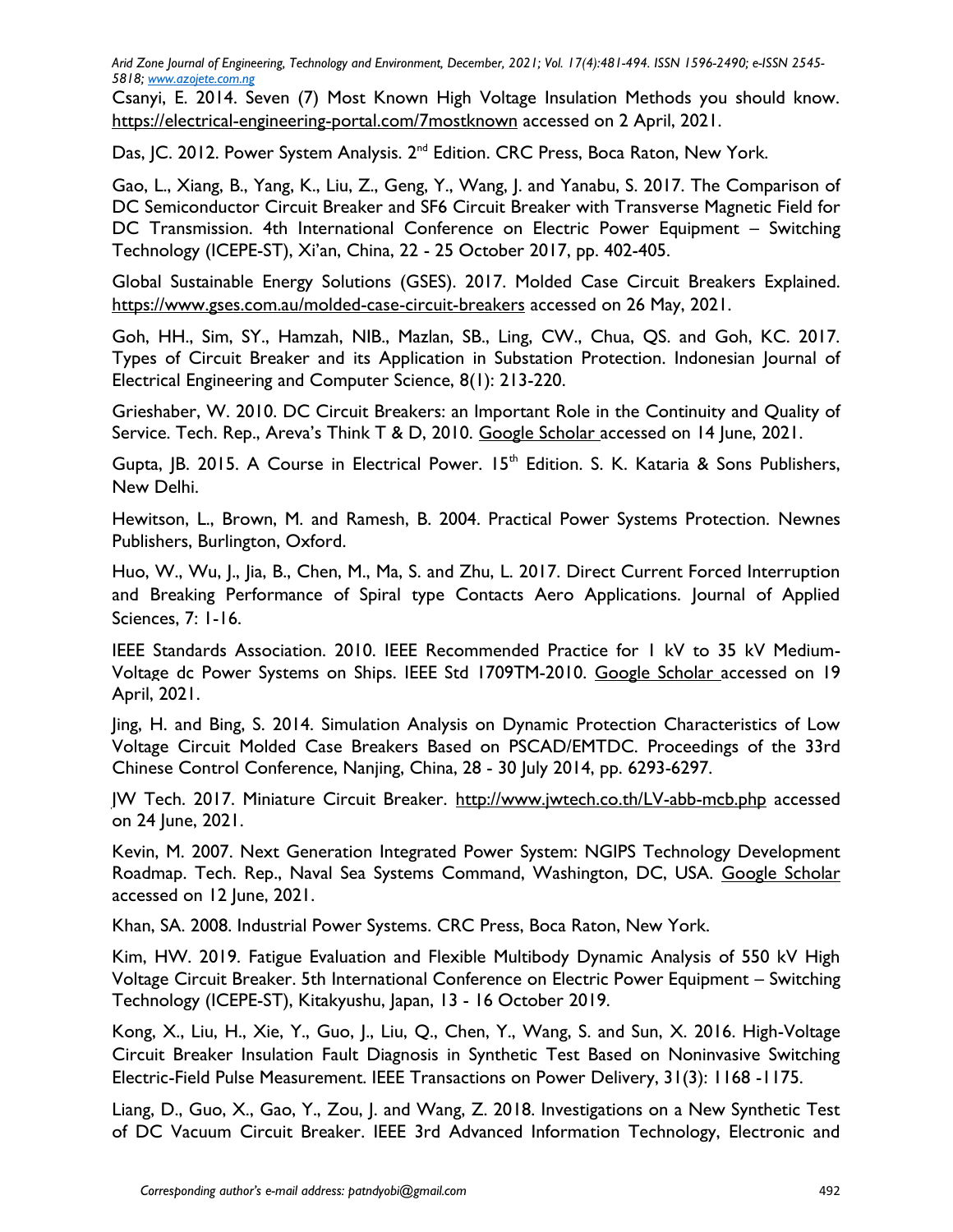Automation Control Conference (IAEAC 2018), Chongqing, China, 12 - 14 October 2018, pp. 1376-1379.

Lucius, G. 2016. Planning of Electric Power Distribution Technical Principles. Siemens AG Publishers, Erlangen, Germany.

Mehta, VK. and Mehta, R. 2008. Principles of Power Systems. 4<sup>th</sup> Edition. S. Chand & Company Ltd, Ram Nagar, New Delhi.

Meyer, C., Kowal, M., and Doncker, RD. 2005. Circuit Breaker Concepts for Future High-Power DC-Applications. *Fortieth IAS Annual Meeting. Conference Record of the 2005 Industry Applications Conference, 2:* 860-866.

Norazizah, N. and Noramalina, A. 2019. Automatic Circuit Breaker (ACB) for Low Voltage Substation Distribution System. Journal of Engineering Science, 15(2): 31-52.

Norum, EO. 2016. Design and Operation Principles of DC Circuit Breakers. Master of Energy and Environmental Engineering, Norwegian University of Science and Technology, Norway.

Obi, PI., Amako, EA. and Ezeonye, CS. 2021. Effect of Circuit Breaker Arc on Faulted Inductive and Capacitive Circuit on a Transmission Line. Nigerian Research Journal of Engineering and Environmental Sciences, 6(1): 176-187.

Pierre, F. and Jean-Jacques, G. 2009. Overview of Current Research into Low-Voltage Circuit Breakers. The Open Plasma Physics Journal, 2: 105-119.

Rao, BK. and Gajjar, G. 2008. Modelling of SF6 Circuit Breaker Arc Quenching Phenomena in PSCAD. Swicon Papers, pp. 163-168.

Rao, S. 2013. EHV-AC, HVDC Transmission and Distribution Engineering. 3<sup>rd</sup> Edition. Khanna Publishers, Dorya Ganj, New Delhi, India.

Secheron, SA. 2020. High-Speed DC Circuit-Breakers for Fixed Installation. <http://www.secheron.com/data/classes/produit/>accessed on 10 June, 2021.

Sedhuraman, K., Venkadesan, A., Dhivagar, K. and Mugesh, M. 2019. Performance Evaluation of Smart Intelligent Circuit Breaker. *IEEE International Conference on System, Computation, Automation and Networking (ICSCAN),* Pondicherry, India, 29 - 30 March 2019, pp. 1-4.

Shah, F., Patel, RJ., Macwan, F. and Sinha, N. 2020. Simulation of Hybrid HVDC Circuit Breaker with SFCL for Fault Current Limiting. International Research Journal of Engineering and Technology (IRJET), 7(5): 4021-4026.

Shrishti, S., Subhashish, B. and White, LW. 2019. A DC Circuit Breaker with Artificial Zero Current Interruption. IEEE Conference on Energy Conversion Congress and Exposition (ECCE), 29 - 3 October 2019, pp. 1047-1051.

Siemen, AG. 2017. DC Switchgear for DC Traction Power Supply. <http://www.mobility.siemens.com/en/data/pdf/tsel/produkte/dsg> accessed on 3 May, 2021.

Stanley, E. 2018. Gerapid High Speed DC Circuit Breakers–on the Move. GE Electrical Distribution. [http://www.geindustrial.com/cwc/electrical\\_homepage.htm](http://www.geindustrial.com/cwc/electrical_homepage.htm) accessed on 24 May, 2021.

Suwanasri, T., Nobnorp, S., Wattanawongpitak, S. and Suwanasri, C. 2013. The Analysis of Failed-type and Symptom of High Voltage Circuit Breaker for Performance Assessment.